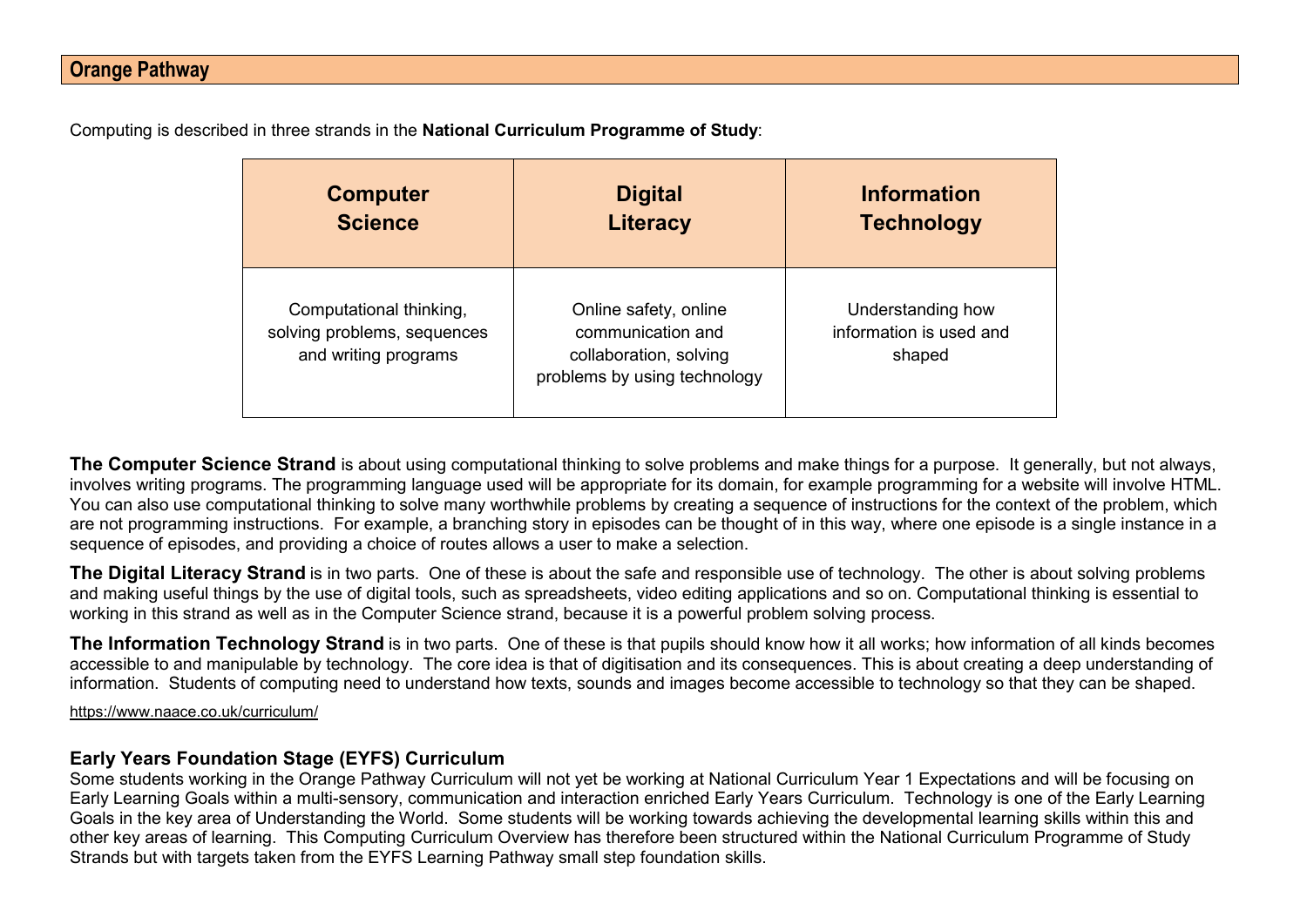**Computer Science**

**Computer Science** 

| <b>Computing Programme of Study</b><br>(ELGs & KS1)                                                                                                                                                                                                                                                                                                                                                                                                                                                                                                                                                                                                                                                                                                                                                                                                                                                                                                                                                                                                                                                                                                                                                                                                                                                                                                                                                                                                                                | All pupils will                                                                                                                                                                                                                                                                                                                                                                                                                                                                                                                                                                                                                                                                                                                                                                                                                                                  | Most pupils will                                                                                                                                                                                                                                                                                                                                                                                                                                                                                                                                                                                                                                                                                                                                                                                                               | Some pupils will                                                                                                                                                                                                                                                                                                                                                                                                                                                                                                                                                                                                                                                                                                            |
|------------------------------------------------------------------------------------------------------------------------------------------------------------------------------------------------------------------------------------------------------------------------------------------------------------------------------------------------------------------------------------------------------------------------------------------------------------------------------------------------------------------------------------------------------------------------------------------------------------------------------------------------------------------------------------------------------------------------------------------------------------------------------------------------------------------------------------------------------------------------------------------------------------------------------------------------------------------------------------------------------------------------------------------------------------------------------------------------------------------------------------------------------------------------------------------------------------------------------------------------------------------------------------------------------------------------------------------------------------------------------------------------------------------------------------------------------------------------------------|------------------------------------------------------------------------------------------------------------------------------------------------------------------------------------------------------------------------------------------------------------------------------------------------------------------------------------------------------------------------------------------------------------------------------------------------------------------------------------------------------------------------------------------------------------------------------------------------------------------------------------------------------------------------------------------------------------------------------------------------------------------------------------------------------------------------------------------------------------------|--------------------------------------------------------------------------------------------------------------------------------------------------------------------------------------------------------------------------------------------------------------------------------------------------------------------------------------------------------------------------------------------------------------------------------------------------------------------------------------------------------------------------------------------------------------------------------------------------------------------------------------------------------------------------------------------------------------------------------------------------------------------------------------------------------------------------------|-----------------------------------------------------------------------------------------------------------------------------------------------------------------------------------------------------------------------------------------------------------------------------------------------------------------------------------------------------------------------------------------------------------------------------------------------------------------------------------------------------------------------------------------------------------------------------------------------------------------------------------------------------------------------------------------------------------------------------|
| <b>Early Learning Goals</b><br>22-36 Mths: Seeks to acquire basic skills in<br>turning on and operating some ICT equipment.<br>Operates mechanical toys, e.g. turns the knob<br>on a wind-up toy or pulls back on a friction car.<br>30-50 Mths: Shows skill in making toys work<br>by pressing parts or lifting flaps to achieve<br>effects such as sound, movements or new<br>images. Shows an interest in technological<br>toys with knobs or pulleys.<br>40-60 Mths: Completes a simple program on a<br>computer.<br>KS1 Understand what algorithms are; how they<br>are implemented as programs on digital<br>devices; and that programs execute by<br>following precise and unambiguous instructions<br>Create and debug simple programs<br>Use logical reasoning to predict the behaviour<br>of simple programs<br>KS2: Design, write and debug programs that<br>accomplish specific goals, including controlling<br>or simulating physical systems; solve problems<br>by decomposing them into smaller parts<br>Use sequence, selection, and repetition in<br>programs; work with variables and various<br>forms of input and output<br>Use logical reasoning to explain how some<br>simple algorithms work and to detect and<br>correct errors in algorithms and programs<br>Understand computer networks including the<br>internet; how they can provide multiple<br>services, such as the World Wide Web<br>Appreciate how [search] results are selected<br>and ranked. | • Interact purposefully with cause and effect<br>actions on toy or screen<br>• Swipe left, right, up and down on a tablet<br>screen to navigate<br>• Look for on/off buttons on toys<br>• Switch TV, iPad or other toy or device on and<br>off<br>• Explore a friction car and understand that you<br>have to pull it back to move it forward<br>• Activate mechanical toys using switches,<br>buttons, knobs and keys<br>• Use more than one switch simultaneously and<br>alternately<br>• Wind up a 'wind up' toy<br>• Interact purposefully with cause and effect<br>actions of toys<br>• Associate clicking an IWB pen or mouse with<br>cause and effect<br>• Independently instruct a programmable toy<br>• Wait to manipulate computer or tablet controls<br>when progress bar or hour glass is signalling<br>that computer or tablet is completing a task | • Understand that everything we do in real-life,<br>unplugged situations involves a sequence of<br>steps to achieve a desired outcome<br>• Understand the relationship of cause and<br>effect. To anticipate and think about what<br>might happen as a result of an action when<br>choosing a song, completing a game on the<br>iPad/ IWB.<br>• Understand that algorithms are sets of<br><i>instructions</i><br>• Explore devices that can be controlled by<br>single and multiple sets of instructions<br>• Create simple programs on a device or in an<br>activity that does not rely on text<br>• Understand that computers need precise<br>instructions and that computers have no<br>intelligence and can do nothing unless a<br>program is executed.<br>• Recognise and can use a range of input and<br>output devices. | • Understand that sets of instructions are<br>needed to achieve a desired outcome<br>• Sequence a set of instructions to control a<br>process.<br>• Use commands to move a physical device<br>from one place to another.<br>• Know that computers collect data from various<br>input devices, including sensors, etc<br>• Understand the difference between hardware<br>and application software.<br>• Understand why and when computers are<br>used and shows an awareness of tasks best<br>completed by humans or computers.<br>• Sequence a set of instructions to control an<br>onscreen device to achieve a desired outcome.<br>• Modify actions in sequences of events<br>(algorithms) to achieve a goal (debugging). |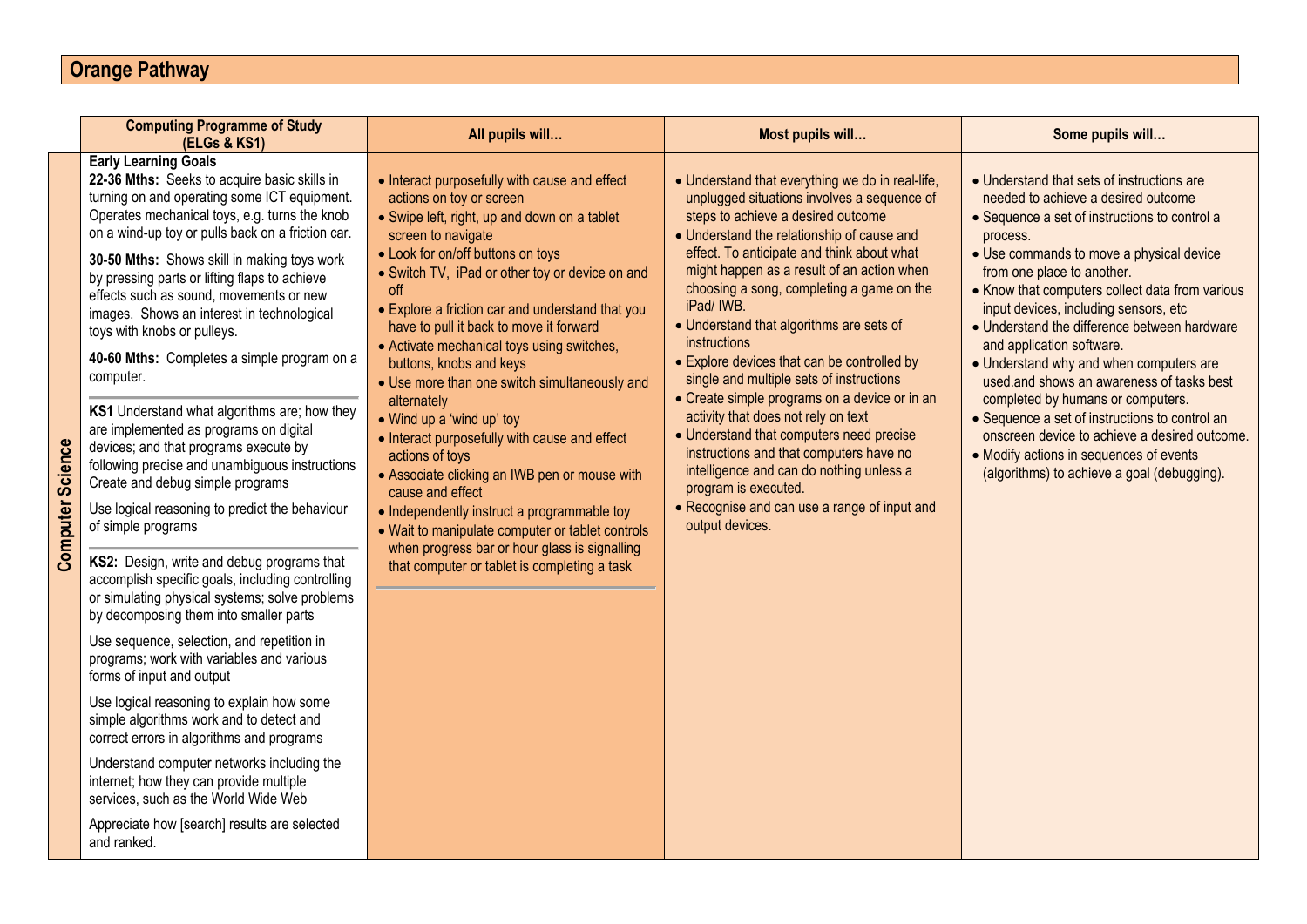| <b>Schemes of Work (accessed via https://www.risingstars-</b><br>uk.com/login or via T:\AAA School<br>Documents\PLANNING\SPECIALIST SUBJECT<br>PLANNING\COMPUTING\Computing SCHEMES OF<br>WORK)<br>Switched on Computing (Programming and<br><b>Computational Thinking Focus)</b><br>EYFS Activity 16 We can Count<br><b>EYFS</b> Activity 5 We can Drive<br><b>EYFS</b> Activity 7 We can Exercise<br><b>EYFS</b> Activity 17 We are Designers<br>We are Treasure Hunters<br>1.2 We are TV Chefs<br>2.1 We are Astronauts<br>2.2 We are Games Testers<br><b>Computer Science</b><br>Greenwich<br>Year 1f Understanding Instructions and making things<br>happen<br>Year 2d Controlling a Floor Turtle<br><b>Newham</b><br>Year 1&2 Giving Instructions<br><b>Equals</b><br>2.2a Learning to control things<br>2.2b Creating scenes<br>3.2a Controlling devices<br>3.2b Designing and exploring environments<br>(S) 2a Noticing things happen<br>(S) 2b Beginning to make things happen with switches<br>(S) 2c Beginning to make things happen with the computer<br><b>Physical Resources</b><br>BeeBots/BlueBots (with or without BlueBot App)<br>WeDo Lego Sets and Other Lego sets (controlling,<br>$\bullet$<br>coding, following instructions, problem solving, debugging,<br>decomposition, predicting, recognising patterns, etc)<br>• Lego Education Steam Park and Coding Express<br><b>Mobile Floor Projector</b><br><b>Sound Beam</b><br><b>iSabdBOX</b> | Barefoot Computing https://www.barefootcomputing.org/primary-computing-<br>resources<br>Dance Move Algorithms (Algorithms)<br>$\bullet$<br>Head, Shoulders, Knees and Toes (Algorithms)<br>Lego Building Algorithm (Algorithms)<br>$\bullet$<br>Musical Sequences (Algorithms)<br>River Crossing (Logical Thinking)<br>Scratch Jr Knock Knock Joke (Algorithms)<br>BeeBot Basics (Algorithms)<br>Sharing Sweets (Algorithms)<br>World Map Logic (Predicting)<br>BeeBot Route (Decomposition)<br>Getting Ready for School (Decomposition)<br>٠<br>KS1 Decomposition (Decomposition)<br><b>Creating Patterns (Patterns)</b><br>House Patterns (Patterns)<br>Patterns Unplugged (Patterns)<br>$\bullet$<br><b>Books</b><br>Linda Liukas - Hello Ruby: Adventures in Coding<br>Miles Kelly - Algorithms and Coding<br>$\bullet$<br>iPad Apps<br>• Hopscotch<br>Daisy the Dinosaur<br>Blue Bot and Bee Bot<br>A.L.E.X<br>Blox 3D Junior, Blox 3D City, Blox 3D<br>$\bullet$<br>World<br>Dexteria (fine motor skills)<br>$\bullet$<br>Slide & Spin (fine motor skills)<br>$\bullet$<br>Sound Box (cause & effect)<br>Toonia Jelly (cause & effect)<br><b>Chooselt Maker</b><br>$\bullet$<br>Paint Studio (animation)<br>$\bullet$<br>• Following Directions (following<br>instructions)<br>• Fluidity (cause & effect)<br>Atomic Toy (cause & effect)<br>• Sand Garden (cause & effect) | • Fun Bubbles (cause & effect)<br><b>Balloon Popper</b><br>$\bullet$<br>• Fireworks (cause & effect)<br>Tocca Cars (driving, directions)<br>$\bullet$<br>Bus Driver (driving, directions)<br>$\bullet$<br>Traffic Lights (instructions, if then)<br>$\bullet$<br>Busy Things - Busy Bundle and Cat &<br>Dog Stories) iSequences<br>• Making Sequences<br>Clicker Connect, Sentences, Books<br>(writing a sequence of<br>actions/instructions to solve a real life<br>problem (making a smoothie, sandwich,<br>crossing the road, constructing a model,<br>etc)<br>Airport HD Lite (simulation game),<br>$\bullet$<br>• My PlayHome /School/Shop (simulation<br>and interaction with real life<br>environments) | <b>Online Resources</b><br>• Education City Computing KS1 and KS2<br>www.educationcity.com<br>• KS1 Crane Game Predict Simple Algorithms<br>• KS1 Everyday Algorithms Unplugged<br>• KS1 Sea Drive Identifying Correct Programs<br>• KS1 Sea Drive Executing Programs<br>• KS1 Sea Drive Extending Identifying Correct<br>Programs<br>• KS2 Code Crunch Lesson - Using Repeat<br>• KS2 Do the Logomotion - Matching Code to<br>Shapes<br>• KS2 Robo Task - Correcting Algorithms<br>• KS2 To Boldly Logo<br>$\bullet$ LGFL<br>• Busy Things https://www.busythings.co.uk/lgfl-<br>login/<br>• Tutorial 1&2 Coding The Basics<br>Loops<br>$\bullet$<br>• Loopy<br>• Dancing 1&2<br>• Conditionals<br>• Puddles<br>$\bullet$ Events<br>• Collect Stars 1, 2 & 3<br>• Variables<br>• Challenge Dance Steps 1&2<br><b>Project Call and Response</b><br>• Path Peril<br>Just 2 Easy (J2Code)<br>$\bullet$<br>JIT5 J2E Infant Tool Suite (Animation)<br><b>BBC Bitesize (Computer Science)</b><br>https://www.bbc.com/bitesize/subjects/zyhbwmn<br>• What is an Algorithm?<br>• What is Code?<br>• What are Computer Bugs?<br>• How do you Program a Robot?<br>• How do Computer Games Work? |
|----------------------------------------------------------------------------------------------------------------------------------------------------------------------------------------------------------------------------------------------------------------------------------------------------------------------------------------------------------------------------------------------------------------------------------------------------------------------------------------------------------------------------------------------------------------------------------------------------------------------------------------------------------------------------------------------------------------------------------------------------------------------------------------------------------------------------------------------------------------------------------------------------------------------------------------------------------------------------------------------------------------------------------------------------------------------------------------------------------------------------------------------------------------------------------------------------------------------------------------------------------------------------------------------------------------------------------------------------------------------------------------------------------------------------------------------------------------------|-----------------------------------------------------------------------------------------------------------------------------------------------------------------------------------------------------------------------------------------------------------------------------------------------------------------------------------------------------------------------------------------------------------------------------------------------------------------------------------------------------------------------------------------------------------------------------------------------------------------------------------------------------------------------------------------------------------------------------------------------------------------------------------------------------------------------------------------------------------------------------------------------------------------------------------------------------------------------------------------------------------------------------------------------------------------------------------------------------------------------------------------------------------------------------------------------------------------------------------------------------------------------------------------------------------------------------------------------------------------------------------|----------------------------------------------------------------------------------------------------------------------------------------------------------------------------------------------------------------------------------------------------------------------------------------------------------------------------------------------------------------------------------------------------------------------------------------------------------------------------------------------------------------------------------------------------------------------------------------------------------------------------------------------------------------------------------------------------------------|----------------------------------------------------------------------------------------------------------------------------------------------------------------------------------------------------------------------------------------------------------------------------------------------------------------------------------------------------------------------------------------------------------------------------------------------------------------------------------------------------------------------------------------------------------------------------------------------------------------------------------------------------------------------------------------------------------------------------------------------------------------------------------------------------------------------------------------------------------------------------------------------------------------------------------------------------------------------------------------------------------------------------------------------------------------------------------------------------------------------------------------------------------------------------------------|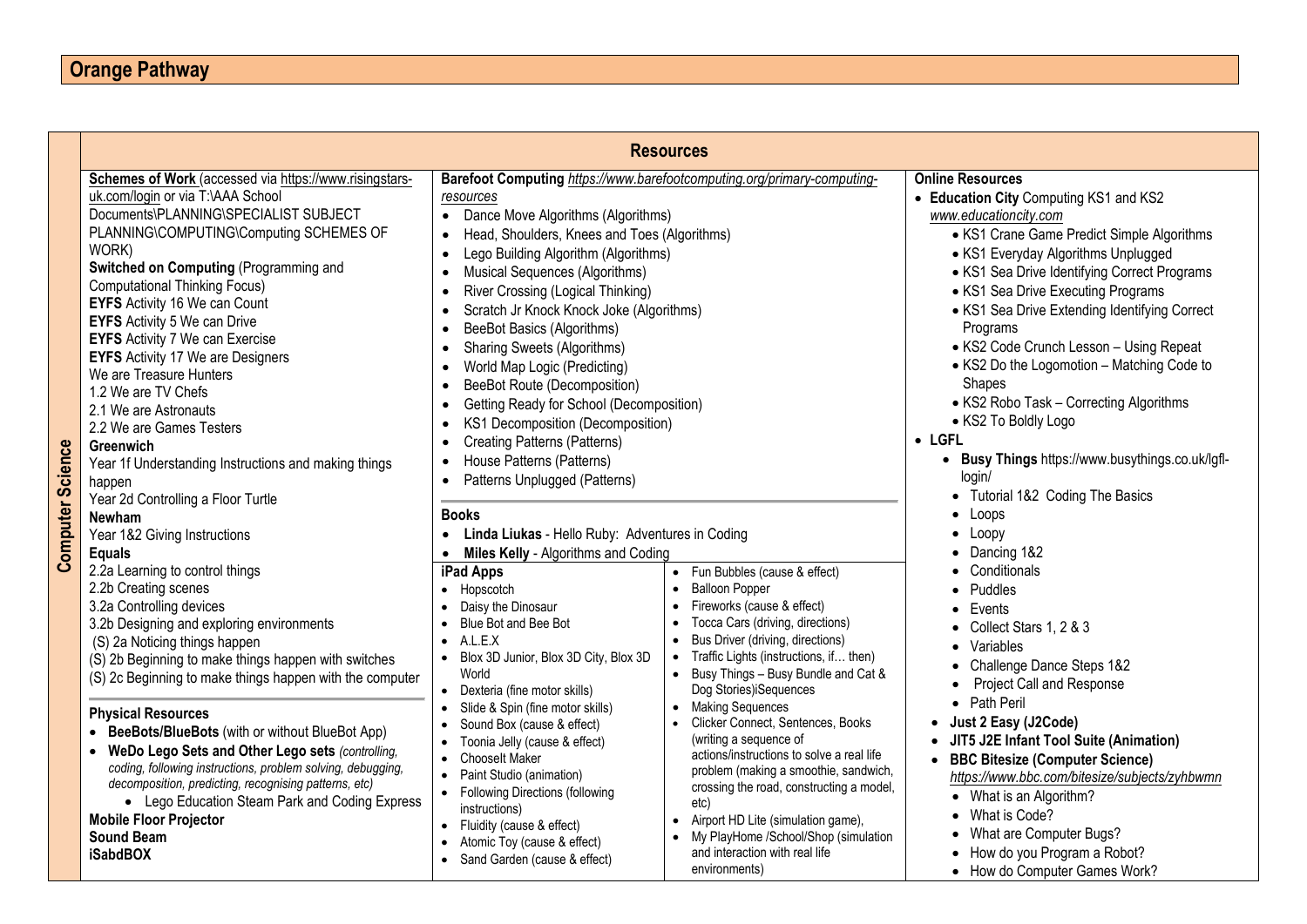|                  | <b>Computing Programme of Study</b><br>(ELGs & KS1)                                                                                                                                                                                                                                                                                                                                                                                                                                                                                                                                                                                                                                                                                                                                                                                                                                                                                                                                  | All students will                                                                                                                                                                                                                                                                                                                                                                                                                                                                                                                                                                                                                                                                                                                                                                                                                                                                                                                                                                                                                                                                                                                                                                                                                                                                                                                                                                      | Most students will                                                                                                                                                                                                                                                                                                                                                                                                                                                                                                                                                                                                                                                                                                                                                                                                                                                                                                                                                                                                                                                                                                                                                                                                                                                                                    | Some students will                                                                                                                                                                                                                                                                                                                                                                                                                                                                                                                                                                                                                                                                                                                                                                                                                                                                                                                                                                                                                                                                                                                                                                                                                                                                       |
|------------------|--------------------------------------------------------------------------------------------------------------------------------------------------------------------------------------------------------------------------------------------------------------------------------------------------------------------------------------------------------------------------------------------------------------------------------------------------------------------------------------------------------------------------------------------------------------------------------------------------------------------------------------------------------------------------------------------------------------------------------------------------------------------------------------------------------------------------------------------------------------------------------------------------------------------------------------------------------------------------------------|----------------------------------------------------------------------------------------------------------------------------------------------------------------------------------------------------------------------------------------------------------------------------------------------------------------------------------------------------------------------------------------------------------------------------------------------------------------------------------------------------------------------------------------------------------------------------------------------------------------------------------------------------------------------------------------------------------------------------------------------------------------------------------------------------------------------------------------------------------------------------------------------------------------------------------------------------------------------------------------------------------------------------------------------------------------------------------------------------------------------------------------------------------------------------------------------------------------------------------------------------------------------------------------------------------------------------------------------------------------------------------------|-------------------------------------------------------------------------------------------------------------------------------------------------------------------------------------------------------------------------------------------------------------------------------------------------------------------------------------------------------------------------------------------------------------------------------------------------------------------------------------------------------------------------------------------------------------------------------------------------------------------------------------------------------------------------------------------------------------------------------------------------------------------------------------------------------------------------------------------------------------------------------------------------------------------------------------------------------------------------------------------------------------------------------------------------------------------------------------------------------------------------------------------------------------------------------------------------------------------------------------------------------------------------------------------------------|------------------------------------------------------------------------------------------------------------------------------------------------------------------------------------------------------------------------------------------------------------------------------------------------------------------------------------------------------------------------------------------------------------------------------------------------------------------------------------------------------------------------------------------------------------------------------------------------------------------------------------------------------------------------------------------------------------------------------------------------------------------------------------------------------------------------------------------------------------------------------------------------------------------------------------------------------------------------------------------------------------------------------------------------------------------------------------------------------------------------------------------------------------------------------------------------------------------------------------------------------------------------------------------|
| Digital Literacy | <b>Early Learning Goals</b><br>30-50 Mths: Shows and interest in real<br>objects such as cameras or mobile phones.<br>ELG: Children recognise that a range of<br>technology is used in places such as homes<br>and schools. They select and use technology<br>for particular purposes.<br>KS1: recognise common uses of information<br>technology beyond school<br>I use technology safely and respectfully,<br>keeping personal information private; identify<br>where to go for help and support when they<br>have concerns about content or contact on<br>the internet or other online technologies.<br>KS2: Understand the opportunities<br>[networks] offer for communication and<br>collaboration<br>Be discerning in evaluating digital content<br>Use technology safely, respectfully and<br>responsibly; recognise<br>acceptable/unacceptable behaviour; identify<br>a range of ways to report concerns about<br>content and contact<br>Use search technologies effectively | • Know that a TV, Computer and Monitor or other<br>powered/electrinic devices need to be switched on<br>• Know that CD or DVD needs to be inserted<br>• Know how to operate a growing range of IT<br>equipment in their environment for a particular<br>purpose<br>• Complete a simple program activity on the computer<br>• Know that equipment needs power source or<br>batteries<br>• Begin to use different types of technology for a<br>particular purpose<br>• Operate a remote control<br>• Operate a computer mouse<br>• Operate and Interacting with IWB<br>• Open and operate applications using an electronic<br>tablet<br>• Understand that people interact with computers.<br>• Explore different ways of interacting with computers<br>and other devices<br>• Recognise how technology is used to control and<br>organise people, places and things in everyday life<br>(supermarkets, lifts, traffic light systems, airports,<br>kitchen equipment, televisions, etc.)<br>• Recognise and use a range of input and output<br>devices.<br>• Recognise and label themselves in individual and<br>group photos or acknowledge own name<br>• Share and take turns with appropriate behaviours<br>• Express likes, dislikes, preferences and<br>communicative intent<br>• Be aware of peers and recognition of self<br>• Understand families and groups to which they belong | • Recognise that a range of digital devices<br>can be considered a computer.<br>• Navigate the web and can use simple key<br>words to carry out simple web searches to<br>collect digital content.<br>• Use the Internet to find things out<br>• Select a device or program that will best<br>perform a particular task and achieve a<br>desired outcome.<br>• Select, combine and use internet services.<br>· Select a favourite You Tube video, select a<br>favourite music track and operate a DVD<br>player to go forward, back or repeat a<br>section<br>• Be able to join and participate in an online<br>video call, meeting or lesson<br>· Use a mobile phone for video/audio calling<br>• Understand who to tell when encounters<br>content that upsets or worries them when<br>online or in real life<br>• Know what is personal information (name,<br>address, birthday, etc.)<br>• Know who can and can't be trusted to<br>share personal information<br>• Know to keep personal information private<br>• Understand acceptable behaviour, i.e. be<br>polite, common courtesy and basic<br>manners in daily class interaction no bad<br>or abusive language or other inappropriate<br>behaviour<br>• Understand class online safety rules drawn<br>up and agreed upon by the whole class. | • Understand how to sort and categorise and<br>how this helps to find things through<br>questioning or searching (to understand how<br>search engines work)<br>• Recognise some ways in which the Internet<br>can be used to communicate<br>• Use a mobile phone or other device for direct<br>messaging, text based communication<br>• Use a voice activated home control device<br>purposefully to control their environment<br>• Use an electronic calendar, email account and<br>other online tools purposefully and productively<br>• Understand the importance of communicating<br>safely and respectfully online<br>• Know how passwords are important to protect<br>information and devices<br>• Understand the differences between real life<br>and screen items, people, etc.<br>• Know that other people's identity online can be<br>different to their identity in real life<br>• Understand how photographs can be<br>manipulated and how people can pretend to be<br>someone/something else<br>• Know that some people can be unkind both<br>online as in real life<br>• Be aware that others may have different basic<br>needs, viewpoints and opinions and that<br>people may behave in certain ways for<br>different reasons<br>• Know who to tell if worried or upset. |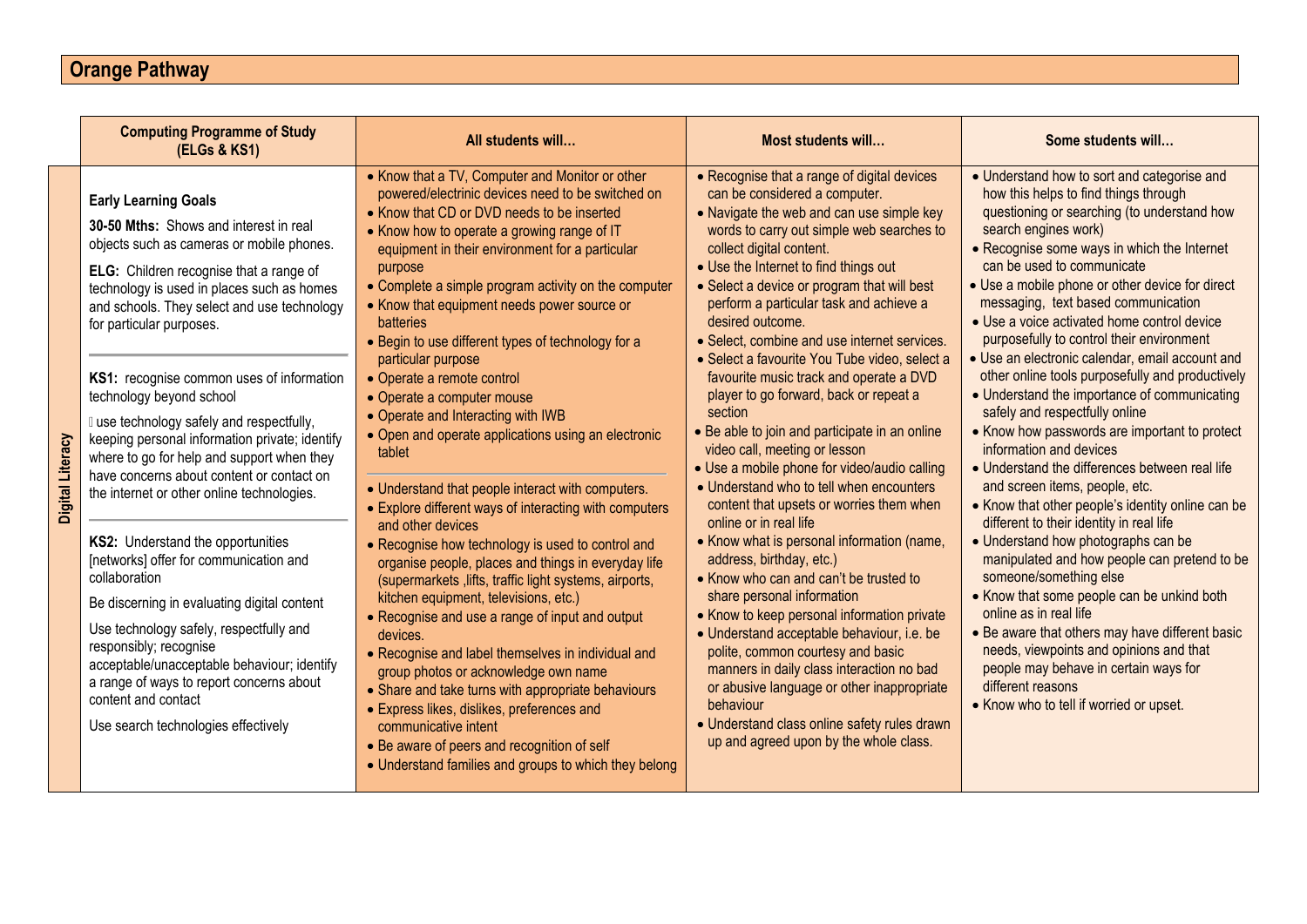|                  |                                                               | <b>Resources</b>                                                                               |                                                                                    |  |  |
|------------------|---------------------------------------------------------------|------------------------------------------------------------------------------------------------|------------------------------------------------------------------------------------|--|--|
|                  | Schemes of Work (accessed via                                 | LGFL SEND Safe https://www.lgfl.net/online-safety/resource-centre?s=35                         | <b>Online Safety Books</b>                                                         |  |  |
|                  | https://www.risingstars-uk.com/login or via T:\AAA            | <b>Resources</b>                                                                               | • Websters Email, Websters Bedtime, Websters Manners                               |  |  |
|                  | School Documents\PLANNING\SPECIALIST                          | • LGFL Inclusion (SEND) https://www.lgfl.net/inclusion/                                        | Chicken Clicking                                                                   |  |  |
|                  | SUBJECT PLANNING\COMPUTING\Computing                          | LGFL Online Safety Resources https://www.lgfl.net/online-safety/resource-centre                | Dot<br>$\bullet$                                                                   |  |  |
|                  | <b>SCHEMES OF WORK)</b>                                       | Know It All for SEND                                                                           | Penguin Pig                                                                        |  |  |
|                  | Switched on Computing (Computer Networks and                  | http://www.childnet.com/resources/know-it-all-for-teachers-sen/bsl-smart-rules                 | <b>Troll Stinks</b>                                                                |  |  |
|                  | Communication and Collaboration Focus)                        | <b>Videos</b>                                                                                  | Once Upon a Time Online<br>$\bullet$                                               |  |  |
|                  | 1.4 We are Collectors                                         | Child Focus eSafety Cartoon - message to tell an adult if you see something that<br>$\bullet$  | • Linda Liukas<br>• Hello Ruby: Journey Inside the Computer                        |  |  |
|                  | 1.5 We are Storytellers                                       | concerns you on the Internet/Computer                                                          | • Hello Ruby: Expedition to the Internet                                           |  |  |
|                  | 2.4 We are Researchers                                        | https://www.youtube.com/watch?v=d5kW4pl_VQw                                                    | • Miles Kelly                                                                      |  |  |
|                  | 2.5 We are Detectives                                         | • 'I saw your Willy' dangers of sexting for young children                                     | · Digital Skills                                                                   |  |  |
|                  | <b>Switched On Computing Online Safety</b>                    | https://www.youtube.com/watch?v=z1n9Jly3CQ8                                                    | • Logic and Data                                                                   |  |  |
|                  | Key Stage 1                                                   | 'Lucy and the Boy' dangers of making friends with internet 'friends'                           | • How Does My Tablet Work                                                          |  |  |
|                  | 1.1 We are Rule Writers                                       | https://www.youtube.com/watch?v=kwcL-VP3FYc                                                    |                                                                                    |  |  |
|                  | 1.2 1.2 We are Kind and Thoughtful                            | Dongle Stay Safe - https://www.youtube.com/watch?v=VcM7sV9ZrGM<br>$\bullet$                    | <b>BBC Bitesize (Digital Literacy)</b>                                             |  |  |
|                  | 1.3 We are Responsible Internet and Device                    | 'Lee & Kim Adventure Animal Magic' - Cartoon Suitable KS1 - risks of online games              | https://www.bbc.com/bitesize/subjects/zyhbwmn                                      |  |  |
|                  | Users                                                         | https://www.youtube.com/watch?v=-nMUbHuffO8                                                    | What is a Computer?                                                                |  |  |
|                  | 1.4 We are Information Protectors                             | 'Know your Friends with Josh and Sue' (CEOP) for children with moderate to severe              | How can Computers Help You Learn?<br>$\bullet$                                     |  |  |
|                  | 1.5 We are Good Digital Citizens                              | learning needs<br>https://www.thinkuknow.co.uk/parents/Support-tools/Films-to-watch-with-your- | • What is the Internet?                                                            |  |  |
|                  | 1.6 We are Responsible Gamers                                 | children/Josh_and_Sue_original1/                                                               | How do People Use Computers at Work?<br>How Can You Use the Internet?<br>$\bullet$ |  |  |
| Digital Literacy | 2.1 We are Year 2 Rule Writers                                | Wild About Safety with Timon and Pumbaa: Safety Smart® Online                                  | • How Do You Take Care of Your Personal Information?                               |  |  |
|                  | 2.2 We are Not Online Bullies                                 | https://www.youtube.com/watch?v=M-njh8mFvVk                                                    | • How Can You Use the Web Safely?                                                  |  |  |
|                  | 2.3 We are Safe Searchers                                     | Sam's Real Friends A BSL Film about a deaf boy staying safe online<br>$\bullet$                |                                                                                    |  |  |
|                  | 2.4 We are Code Masters                                       | https://www.youtube.com/watch?v=tBmW7OlQLdI&t=18s                                              | <b>Online Resources</b>                                                            |  |  |
|                  | 2.5 We are Online Behaviour Experts<br>2.6 We are Game Raters | Digiduck Engaging online safety stories for young children aged 3-7<br>$\bullet$               | · Busy Things https://www.busythings.co.uk/lgfl-login/ Internet                    |  |  |
|                  | <b>Greenwich</b>                                              | https://www.childnet.com/resources/digiduck-stories                                            | Safety Resource Pack                                                               |  |  |
|                  | 1a Modelling (difference between on screen and                | Jessie and Friends Episode 1<br>$\bullet$                                                      | • Education City Computing KS1 and KS2                                             |  |  |
|                  | real life)                                                    | https://www.youtube.com/watch?v=Yt0us2O3_Jk                                                    | www.educationcity.com                                                              |  |  |
|                  | 2c Finding Information                                        |                                                                                                | • KS1 Technology Outside School<br>KS1 Staying Safe Online<br>$\bullet$            |  |  |
|                  | 3e Using Email                                                | Childnet Star SEN Toolkit https://www.childnet.com/resources/star-sen-toolkit                  | • KS2 Services of the Internet                                                     |  |  |
|                  | Newham                                                        | Childnet teaching resources https://www.childnet.com/resources                                 | KS2 Consequences - When Things Go Wrong                                            |  |  |
|                  | Y1 Modelling                                                  | Barefoot Computing https://www.barefootcomputing.org/primary-computing-resources               | • KS2 No Uncertain Terms - Choosing Appropriate Search                             |  |  |
|                  | <b>Equals</b>                                                 | • Safety Snakes                                                                                | Terms                                                                              |  |  |
|                  | 2.3e Different ways to communicate                            | Clicker 7 (on IWB or PC) (matching sets - student photo to name, identifying groups, etc)      |                                                                                    |  |  |
|                  | 3.1a Information: In the community                            | See Kim Day for examples                                                                       | <b>Physical Devices</b>                                                            |  |  |
|                  | 3.1b Introducing the Internet                                 | iPad Apps                                                                                      | Alexa/Google Home Assistant                                                        |  |  |
|                  | 3.1c Data: Questions and answers                              | Animal Face (disguising appearances)                                                           |                                                                                    |  |  |
|                  | 3.1d Introduction to spreadsheets                             | Scene and Heard (add hot spots to photo scene to play audio and video)                         | • G Suite for Education (eg: Google Meet)                                          |  |  |
|                  | 3.3e Introducing e-mail                                       | Chooselt Maker (identifying equipment for a purpose)                                           | <b>SMART</b> Notebook and Learning Suite (Quizzes, Games,                          |  |  |
|                  |                                                               |                                                                                                | Activities)                                                                        |  |  |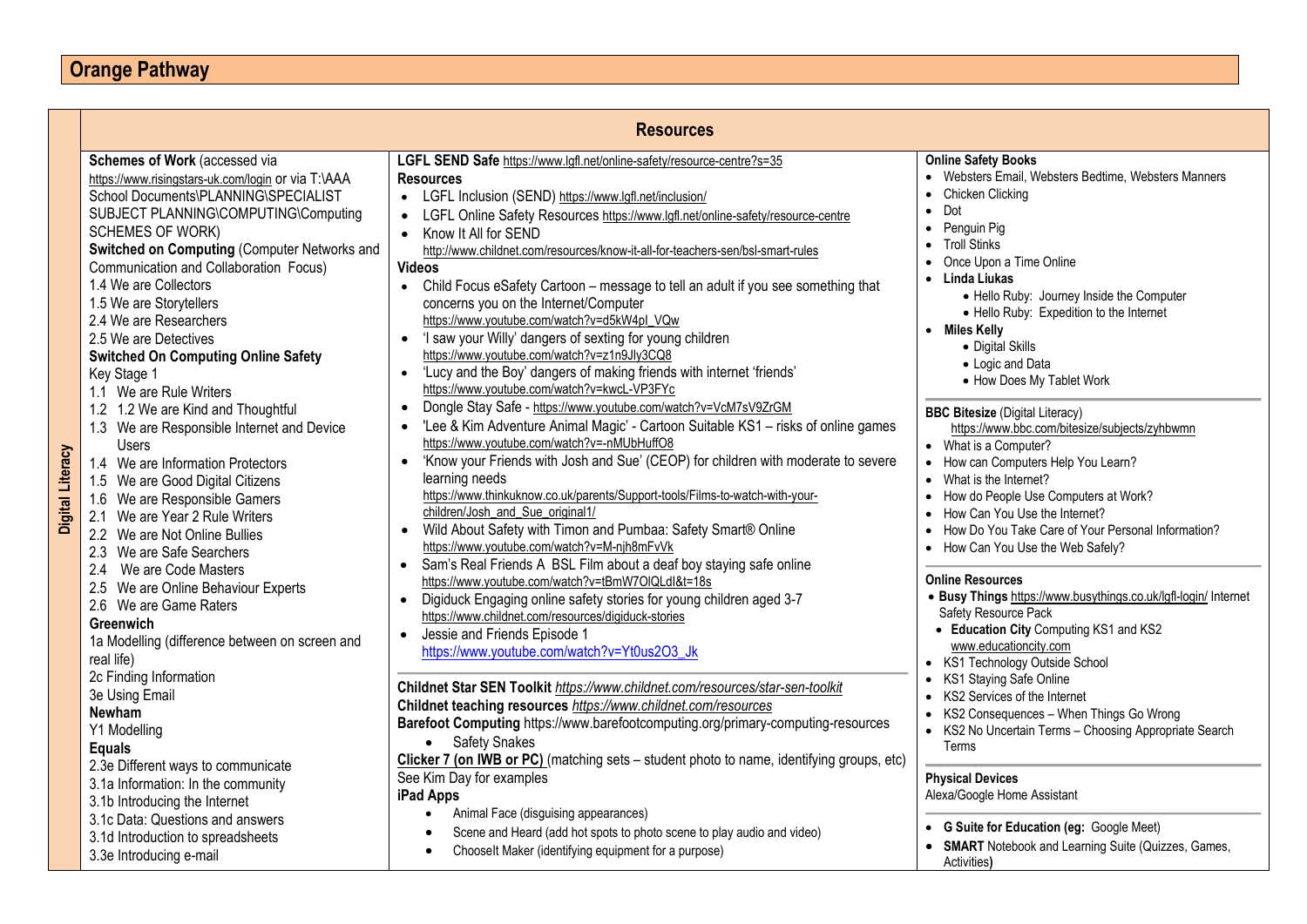|       | <b>Computing Programme of Study</b><br>(ELGs & KS1)                                                                                                                                                                                                                                                                                                                                                                                                                                                                                                                                                                                                                                                                                                                                                                    | All pupils will                                                                                                                                                                                                                                                                                                                                                                                                                                                                                                                                                                                                                                                                                                                                                                                                                                                                           | Most pupils will                                                                                                                                                                                                                                                                                                                                                                                                                                                                                                                                                                                                                              | Some pupils will                                                                                                                                                                                                                                                                                                                                                                                                                                                                                                                                                                                                                                                                                                                                                                                                                                                                                                                                               |
|-------|------------------------------------------------------------------------------------------------------------------------------------------------------------------------------------------------------------------------------------------------------------------------------------------------------------------------------------------------------------------------------------------------------------------------------------------------------------------------------------------------------------------------------------------------------------------------------------------------------------------------------------------------------------------------------------------------------------------------------------------------------------------------------------------------------------------------|-------------------------------------------------------------------------------------------------------------------------------------------------------------------------------------------------------------------------------------------------------------------------------------------------------------------------------------------------------------------------------------------------------------------------------------------------------------------------------------------------------------------------------------------------------------------------------------------------------------------------------------------------------------------------------------------------------------------------------------------------------------------------------------------------------------------------------------------------------------------------------------------|-----------------------------------------------------------------------------------------------------------------------------------------------------------------------------------------------------------------------------------------------------------------------------------------------------------------------------------------------------------------------------------------------------------------------------------------------------------------------------------------------------------------------------------------------------------------------------------------------------------------------------------------------|----------------------------------------------------------------------------------------------------------------------------------------------------------------------------------------------------------------------------------------------------------------------------------------------------------------------------------------------------------------------------------------------------------------------------------------------------------------------------------------------------------------------------------------------------------------------------------------------------------------------------------------------------------------------------------------------------------------------------------------------------------------------------------------------------------------------------------------------------------------------------------------------------------------------------------------------------------------|
| N6olo | <b>Early Learning Goals</b><br>22-36 Mths: Seeks to acquire basic skills in<br>turning on and operating some ICT equipment.<br>30-50 Mths: Knows how to operate simple<br>equipment, e.g. turns on CD player and uses<br>remote control. Knows that information can be<br>retrieved from computers<br>40-60 Mths: Uses ICT hardware to interact<br>with age-appropriate computer software<br>KS1: use technology purposefully to create,<br>organise, store, manipulate and retrieve digital<br>content<br>KS2: Select, use and combine a variety of<br>software (including internet services) on a<br>range of digital devices to design and create a<br>range of programs, systems and content that<br>accomplish given goals, including collecting,<br>analysing, evaluating and presenting data and<br>information | • Select favourite Apps on an iPad<br>• Take photos using iPad<br>• Take photos with a camera<br>• Insert a DVD into a computer and play DVDs<br>• Begin to develop keyboard skills using letters<br>and begin to create sentences with assistive<br>writing tools (Clicker Gridsets, word predictor,<br>audio support, etc)<br>• Use numbers on keyboard<br>• Log onto and off computers<br>• Identify which program is needed for specific<br>task<br>• Print a document, online content and picture<br>• Insert a blank CD disc or memory stick into a<br>computer and copy documents to it<br>• Search for topics using a search engine<br>• Start and save a new document<br>• Use technology effectively, purposefully and<br>creatively in a number of ways<br>• Obtain content from the world wide web using a<br>web browser.<br>• Create basic drawings or art using technology | • Understand how to use technology to create a<br>presentation or publication for a particular<br>purpose<br>• Use images, text and sounds from various<br>sources to use in a presentation document<br>• Explore different ways of presenting text,<br>sound and graphics to convey a message<br>• Recognise that digital content can be<br>represented in many forms.<br>• Change common font features in a document<br>• Highlight, copy, cut and paste in a document<br>• Stores digital content using appropriate file and<br>folder names.<br>• Start and save a new document and save a<br>revised copy of a document as a new version | • Can distinguish between some forms of digital<br>content and the different ways that they<br>communicate information.<br>Use a voice activated home control device<br>purposefully to find out information<br>• Recognise that programs can work with<br>different types of data: text and number and<br>that data can be structured in tables to make it<br>useful.<br>• Use technology to develop ideas through<br>editing and changing picture, sound, text or<br>symbol content throughout a creation process.<br>• Use questioning to determine criteria, records<br>information using databases, create charts and<br>graphs to display the data<br>• Select and use a Word Processor,<br>Spreadsheet and Presentation program for a<br>particular purpose<br>• Use a range of technology devices, to record,<br>compose, collect, communicate and organise<br>musical sounds<br>• Make, label and use folders on desktop or other<br>storage location |